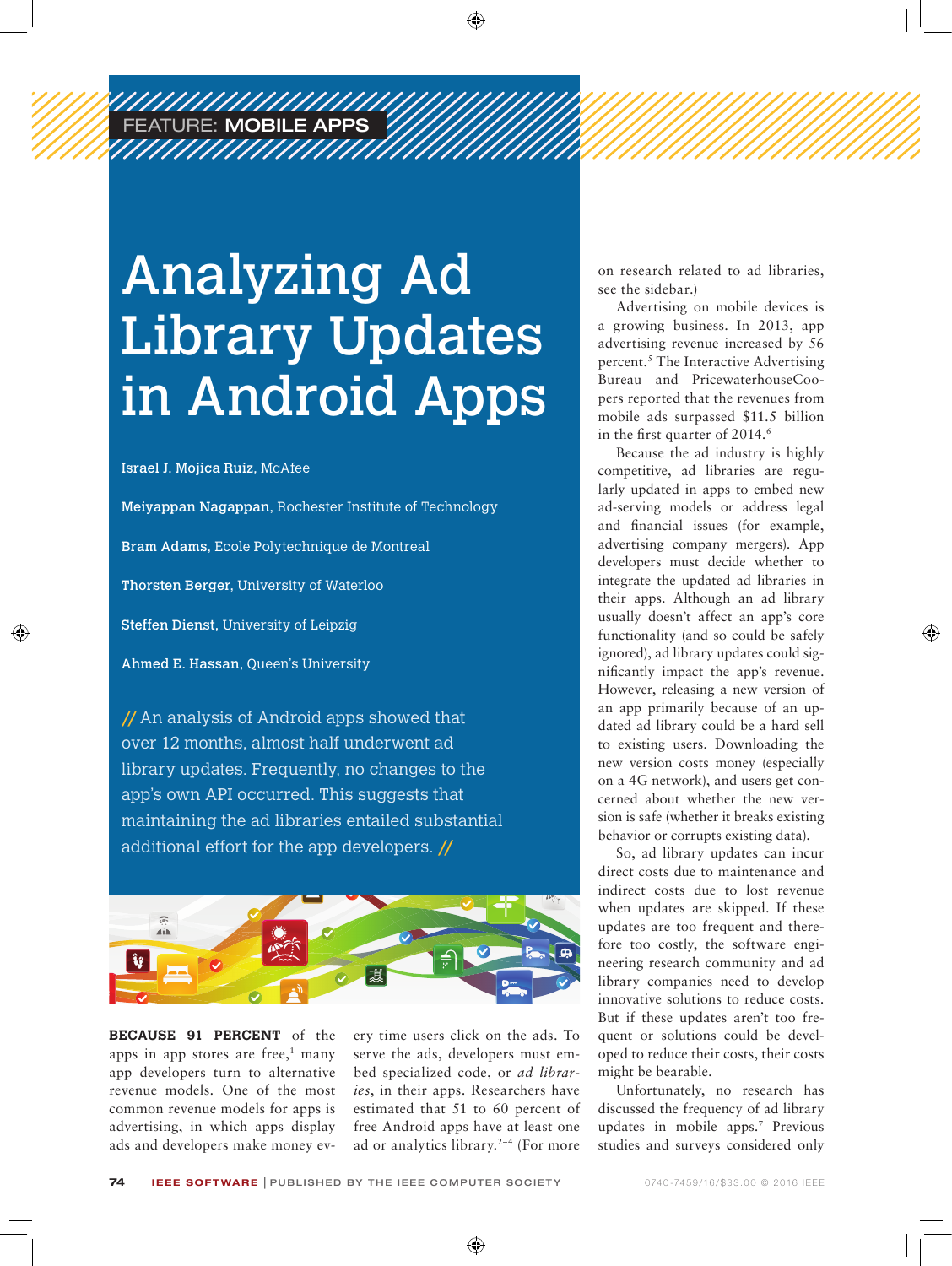

the cost of developing the first version of an app, with only rough approximations for maintenance costs.<sup>8,9</sup> So, we performed an empirical case study to quantify the prevalence of ad library updates in mobile apps. In almost half of the app versions we studied, an ad library was updated. On the basis of our study results, we explored why the app developers needed to update the libraries.

#### **Ad- Serving Models**

Figure 1 shows the process for serving ads in mobile apps. A company or an advertiser that wants to advertise on mobile apps signs a contract with an advertising company. The advertising company provides ad libraries to app developers, who integrate them into their apps. These libraries are invoked at runtime to serve ads on the apps on the basis of information about the users (for example, their locations or interests). Developers receive nancial compensation when users interact with the ad (for example, by clicking on it or buying a product or service through it).

When an app requests an ad from an ad library, the library requests ads from the advertising company's ad pool. However, the average fill rate for ads from ad libraries is only 18 percent.10 So, app developers embed multiple ad libraries in their apps to maximize their chances of obtaining an ad to display. In such cases, if the first ad library can't fill the ad, the app requests an ad from another one.

#### **Update Costs**

 Here we discuss costs related to updating ad libraries in mobile apps. This is by no means a complete list of expenses but rather an initial list (that is, the lower bound of expenses).

### **RELATED RESEARCH ON AD LIBRARIES**

Prior research on ad libraries has primarily investigated privacy and security issues. Michael Grace and his colleagues analyzed 100 libraries and found that most ad and analytics libraries collected personal information.<sup>1</sup> Some of them even allowed the possibility to execute code unauthorized. William Enck and his colleagues examined the top 1,100 Google Play apps.<sup>2</sup> They discovered that ad and analytics libraries weren't dangerous per se but often exploited tracking identifiers and insecurely transmitted them to their servers. Drew Davidson and Benjamin Livshits eliminated 2,684 unnecessary permissions from 3,120 Android apps.3 The most common permissions were INTERNET (699 apps) and ACCESS\_ COARSE\_LOCATION (502 apps). Other researchers have looked into the energy that ads in apps consume. For example, Abhinav Pathak and his colleagues found that free apps used 75 percent more energy owing to poorly developed ad libraries.4

#### **References**

- 1. M.C. Grace et al., "Unsafe Exposure Analysis of Mobile In- App Advertisements," *Proc. 5th ACM Conf. Security and Privacy in Wireless and Mobile Networks* (WISEC 12), 2012, pp. 101–112.
- 2. W. Enck et al., "A Study of Android Application Security," *Proc. 20th USENIX Conf. Security* (SEC 11), 2011, p. 21.
- 3. D. Davidson and B. Livshits, "MoRePriv: Mobile OS Support for Application Personalization and Privacy," May 2012; http://research.microsoft.com/pubs/163596/MSR-TR.pdf.
- 4. A. Pathak, Y.C. Hu, and M. Zhang, "Where Is the Energy Spent inside My App? Fine Grained Energy Accounting on Smartphones with Eprof," *Proc. 7th ACM European Conf. Computer Systems* (EuroSys 12), 2012, pp. 29–42.



FIGURE 1. The process for serving ads in mobile apps. Ad libraries have a low average fill rate, so developers often embed multiple ad libraries in their apps to maximize their chances of obtaining an ad to display.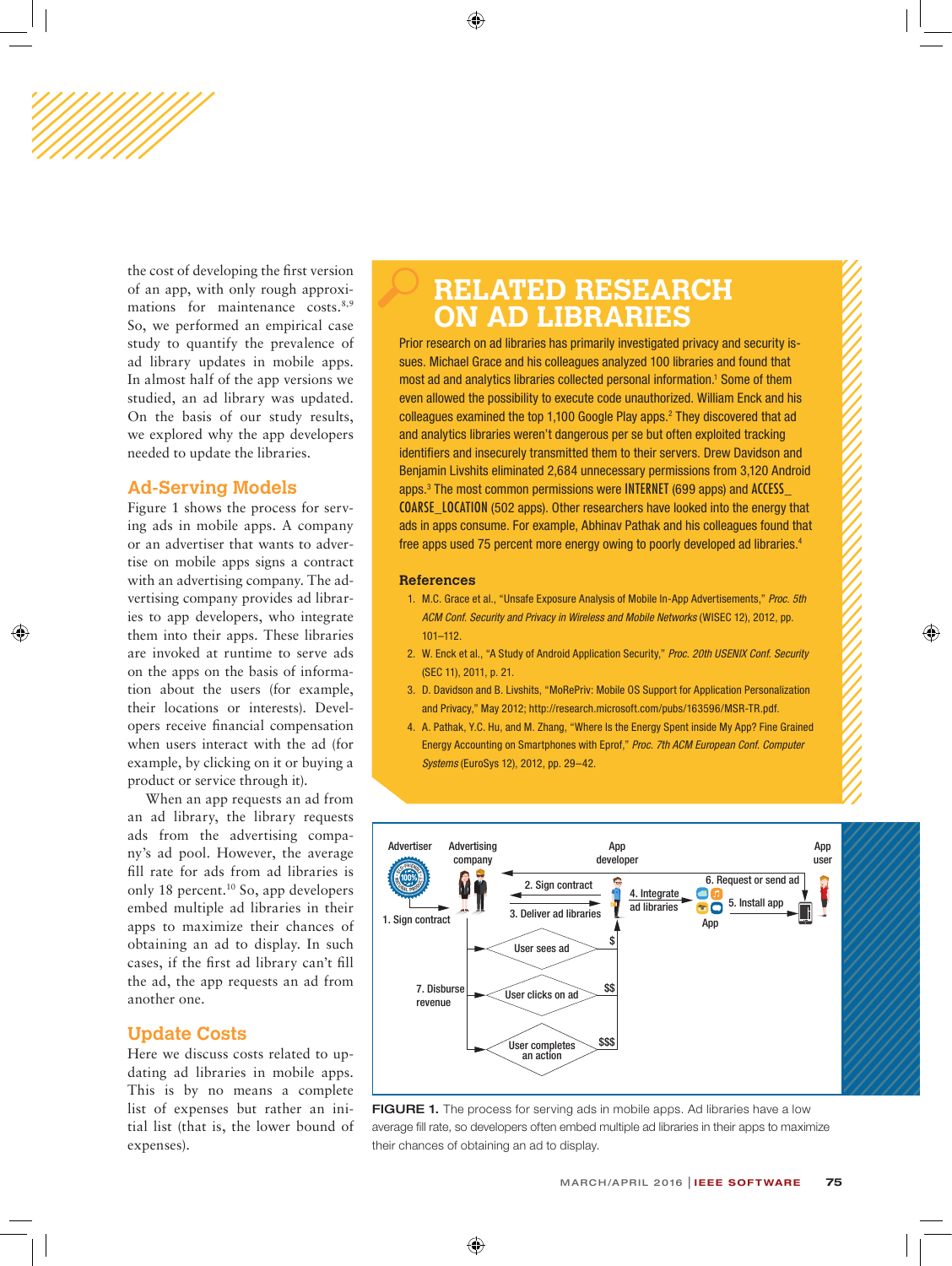#### Software Maintenance

One major expense is software maintenance. App developers keep track of ad library updates and make sure to include new ad libraries that might provide additional revenue, while removing ad libraries that violate any new app store policies. Once a new version of an ad library is available, app developers embed it in the app and change the app code to reflect the new version (that is, replace calls to the old ad API with calls to the new one). This might even entail redesigning part of the UI to fit in the new ad library. Once app developers change the code, they rebuild and retest the app. All these activities take considerable time and effort, $11$  increasing the software maintenance cost.

#### App Delivery Delays

Once an app has undergone ad library updates, it gets deployed in app stores. In app stores such as Google Play, in which deployment is fully automated, new apps can become available in just a few hours. In stores such as the Apple App Store, deployment can take days or weeks because each app version is manually verified. But even when the new version of an app is available in the app stores, it's uncertain whether users will update it in their mobile devices. Users don't necessarily welcome new app releases because an update (even if it involves only ad library updates) might disrupt the app's performance.12 All these delays result in lost revenue.

#### Lack of Ads

App developers could lose revenue when they don't update ad libraries. Such revenue loss is due to a lack of ads being served from dead ad libraries,13 which are libraries that remain in the app but can't serve ads. Developers could also lose revenue when the ads delivered through an old library aren't as interesting to users as ads delivered through a new library. If users aren't interested in an ad, they might not click on it, and it won't generate revenue for the developers.

#### Poor User Experience

Advertising companies update ad libraries to provide better ads, improve performance, and fix bugs. However, when app developers ignore these updates, end users can be left with ads that aren't relevant to them, consume too much CPU or battery life, or, in the worst case, access irrelevant private information. Across all app stores, user complaints about ads in apps are often associated with poor ratings and thus affect future downloads of an app.14 Furthermore, because of the ads, end users often state they'll either not use the app or, worse, uninstall it. In the former case, app developers won't be able to get ad revenue from users. In the latter case, even if the app is updated to address the adrelated issues, users won't get the update notification.

#### **Identifying Ad Libraries**

To perform our study, we needed to identify the ad libraries. Because no list of ad libraries exists, we identified them from data obtained by crawling Google Play.15 The crawl downloaded all free-to-download apps in 2011, which produced 120,981 Android apps with 236,245 versions. Using this dataset, we identified the ad libraries and their distribution throughout a large number of apps.

The crawled data contained each app's Android Packages (APKs), not its source code. We extracted the Java bytecode from the APKs using dex2jar (http://code.google.com/p

/dex2jar). Then, we used the Apache bcel library (http://commons.apache .org/bcel) to extract for each class in each app the fully qualified class name (package or namespace in which a class is contained and the class name) and its set of method names. We manually filtered the fully qualified class names of all apps with the regular expression [aA][dD] (for example, com.package AdlibraryName.AdclassName).

That regular expression led to a large number of matched class names, but these matched classes may not correspond to ad libraries. So, we needed to manually validate the matched classes. For this, we grouped and sorted the fully qualified class names according to their frequency. (The most popular class was com.google.ads.AdActivity, with 149,321 occurrences.) For each fully qualified class name that had a frequency of more than 200 (that is, was included in at least 200 apps, or 0.1 percent of the apps in the crawled data), we did a Web search of the package name to find the website for the ad library's advertising company. We expected each advertising company to have a website for app developers to sign contracts and receive ads and payments. In the end, we identified 72 known ad libraries.

#### **Update Prevalence**

We defined ad library updates as libraries that were added to, deleted from, or modified in an app. We used this definition to determine ad library updates that occurred in an app between versions.

Because we couldn't access the apps' source code, we analyzed extracted signatures from their bytecode. We focused on updates in the actual ad libraries but not in the glue code used to interface with the librar-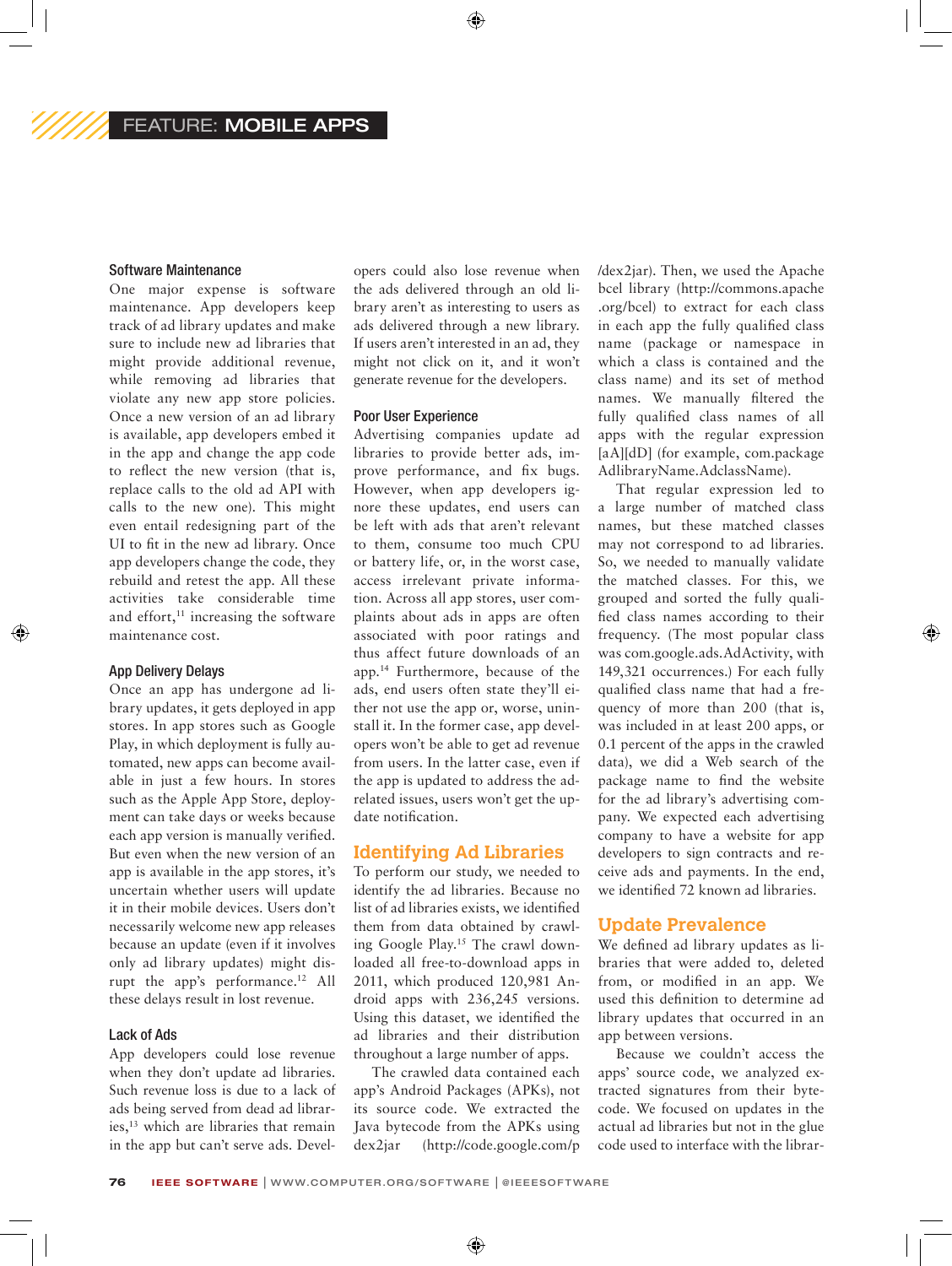ies. The latter would have required us to design static analyses specific to every ad library and deal with obfuscated bytecode (because we would have needed access to the code in each class). Similarly, in the actual ad libraries, we could analyze only the number of libraries that had an update and not the amount of churn (in terms of LOC) in each library.

To determine ad updates, we considered only apps that had at least two versions. Because apps with very few raters might be spam apps<sup>16</sup> and introduce a bias in the results, we also considered only apps that had at least 10 raters in Google Play. This filtering left 5,937 apps with 13,983 versions.

We compared how each app had been updated over time. In particular, we sought to determine whether a new version of an app had ad updates, non-ad (that is, the core of the app) updates, or both. To perform such an analysis for a large number of classes, we used software bertillonage,<sup>17</sup> with which we created a unique signature for each class of each app. Such signatures can be compared efficiently. We computed the signatures as follows:

- 1.We grouped fully qualified class names with the list of method names and parameters for each class into a string *S*. This string was the class's signature.
- 2.We classified each *S* as a specific ad library (on the basis of the previously identified ad libraries) or as non-ad library code (core code).
- 3. For each *S*, we generated a hash value for quick matching. To generate these values, we applied SHA1.

For each app, we obtained a set of signatures for the ad library code and core code. We compared the sig-

#### Frequency of the types of ad library updates in apps.

| ш      | Type of update | No. of app versions updated |
|--------|----------------|-----------------------------|
| m<br>◁ | Modified       | 4,470 (65.25%)              |
|        | Added          | 2,993 (43.69%)              |
|        | Removed        | 1,894 (27.64%)              |

natures of each ad library in a particular version of an app (*version*<sub>i</sub>) with those in a subsequent version (*version*<sub>*i*+1</sub>). Using this approach, for every consecutive app version, we distinguished the signatures according to the following:

- The signatures were identical in both versions (the ad libraries' APIs didn't change).
- The signatures belonged to a new ad library in *version*<sub>in</sub> (none of the class signatures in that library existed in *version<sub>i</sub>*).
- The signatures in *version*. were deleted or removed from  $version_{i+1}$ .
- The signatures were updated in *version*<sub>i-1</sub>. By "update," we mean the signatures in *version*<sub>*i*</sub> and *version*<sub> $i+1$ </sub> differed (even if only one class signature differed) and were neither completely new nor completely removed.

By our definition, an ad library had been updated if any of the last three of the four previous signature changes occurred between *version* and *version*<sub>i-1</sub>. Although the comparison of class signatures based on software bertillonage was coarse grained (we couldn't track changes made in the implementation of a particular method), the results on the ad library updates were a lower bound. So, at a minimum, the ad libraries underwent the number of updates we identified. If we could have examined the code in a method in a class, we would have been able to identify even more ad library updates.

The app developers actively maintained the ad libraries: in 48.98 percent of the apps (6,850 of the 13,983 versions), the ad libraries were updated. Table 1 lists the types of ad library updates. Nearly two-thirds of the versions had an ad library modified, one-half gained a new library, and one-quarter had an ad library removed. From Table 1, we conclude that the app developers were more actively modifying their current ad libraries than adding or removing ad libraries. This highlights the importance and complexity of keeping ad libraries up to date.

In 13.75 percent (942) of the app versions with ad library updates, the APIs in the core code weren't modified (the class signatures unrelated to the ad library classes were identical). For example, View.CalCollection .SangGeon.Cauly (a calculator app) was updated seven times in 2011. However, none of these updates modified the API of its core code all changes were related to the Ad-Lantis ad library. This app is a good example of how a very stable app, such as a calculator, might require constant maintenance due to ad library updates.

#### **Update Frequency and Rationales**

App developers needed to frequently update the ad libraries because the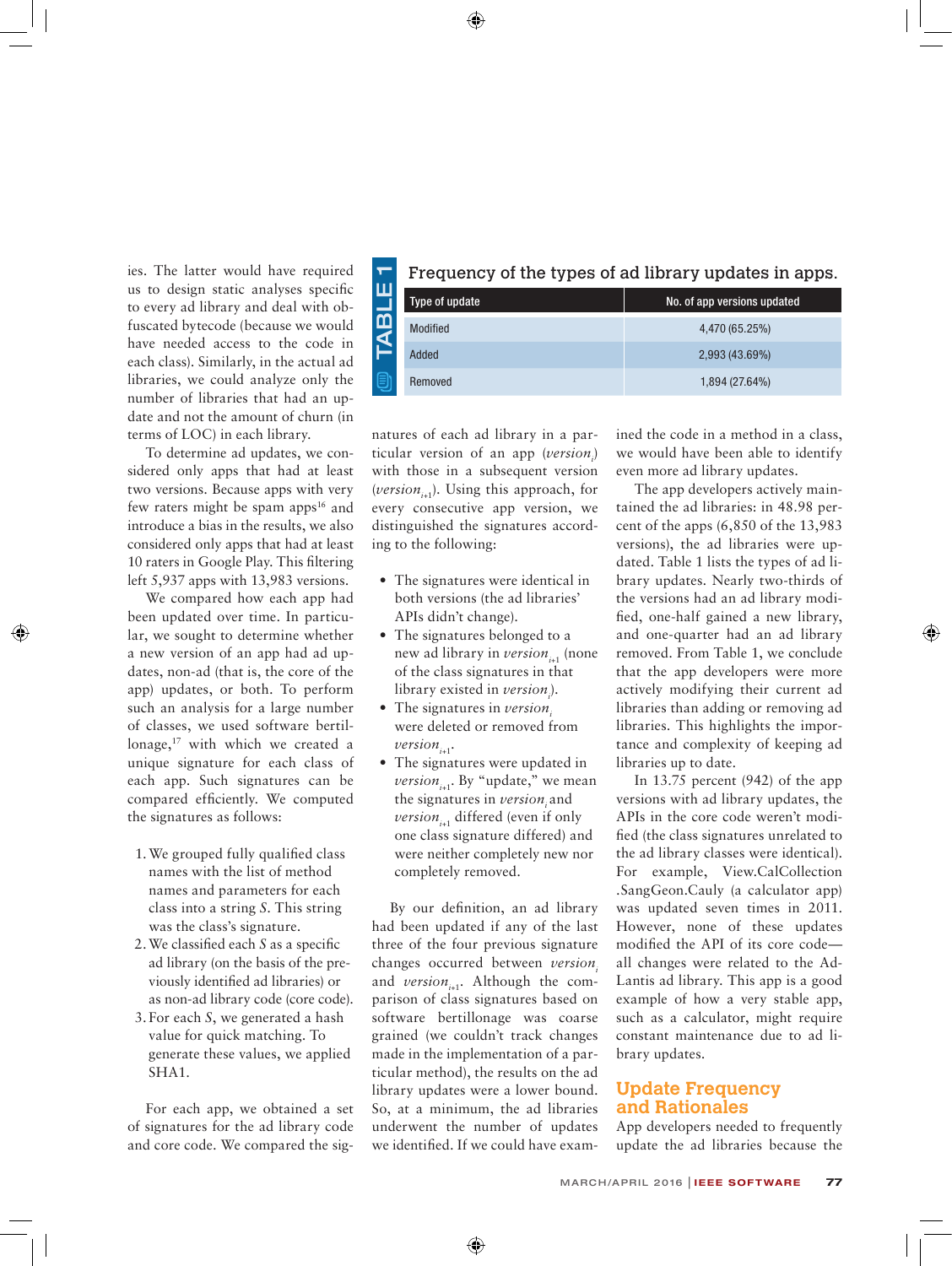| $\mathbf{\Omega}$ | Updates of the most popular ad libraries in 2011. |                |                                                                                                                                                                                                                                                                                                                                                                                            |
|-------------------|---------------------------------------------------|----------------|--------------------------------------------------------------------------------------------------------------------------------------------------------------------------------------------------------------------------------------------------------------------------------------------------------------------------------------------------------------------------------------------|
|                   | Library name                                      | No. of updates | Rationale                                                                                                                                                                                                                                                                                                                                                                                  |
| <b>TABLE</b>      | <b>Google Ads and AdMob</b>                       | 6              | The transition to merge the two libraries. Bug fixes to improve user interaction with ads and to<br>handle clicks.                                                                                                                                                                                                                                                                         |
|                   | <b>Millennial Media</b>                           | 9              | Improvements to video ads and click events for those ads.                                                                                                                                                                                                                                                                                                                                  |
|                   | <b>Flurry</b>                                     | 8              | First released for App Circle, a new ad product. Updates to pass Google-imposed conditions for<br>the user experience. Improving checks for ad availability.                                                                                                                                                                                                                               |
|                   | <b>AdWhirl</b>                                    |                | Updates to work properly with different ad networks.                                                                                                                                                                                                                                                                                                                                       |
|                   | <b>Mobclix</b>                                    | 12             | Adding the capability of interstitial ads (ads that display before the app content loads).<br>Preventing autoplay ads. Adding mediation (coordinating ad networks) capability for the Google/<br>AdMob software developers kit (SDK) and the Millennial Media Android SDK. Fixing bugs related<br>to memory management and clicks. Encrypting personal information before transmitting it. |
| ₿                 | YouMi                                             | 15             | Fixing bugs that prevent ads from displaying on Android OS 2.3. Adding a lightweight<br>initialization process to display ads.                                                                                                                                                                                                                                                             |

libraries' APIs were being updated frequently. Table 2 presents how many times the APIs of the six most popular ad libraries in the studied apps were updated and the rationales for those updates (based on information from either the changelog files in the ad library or the ad library's website). Some of the main reasons for the updates were to

- enhance interaction capabilities between ads and app users,
- integrate new types of ads (for example, video ads),
- fix memory management bugs,
- add better and more secure management of personal information, and
- fix bugs that prevented ads from displaying properly.

The advertising companies responsible for the six most popular ad libraries updated those libraries from six to 15 times that year. Such frequent updates forced the app developers to update their apps often to include an ad library's latest version.

pp developers shouldn't ignore ad library main-<br>tenance because their<br>revenues could be affected both ignore ad library maintenance because their positively and negatively. New ad libraries provide opportunities for additional income but require effort to integrate in a mobile app. Developers should choose an advertising company that has a stable ad library with minimal updates, which will reduce update costs. When app developers decide whether to add an ad library, they should perform a cost– revenue analysis.

Eventually, the software engineering community will face the problem of how to reduce the expenses and impact of ad library updates in mobile apps. More specifically, because these libraries don't contribute to app functionality, maintaining them presents different challenges compared to traditional libraries, such as

- changing an ad library API without inducing revenue loss for the app developer,
- reducing the effort of making these updates without any

functional or nonfunctional field failure, and

• pushing updates to users without disturbing them.

These challenges call for research to improve the maintenance and quality assurance of ad-supported mobile apps. In addition, no studies (only informal discussions in Q&A forums or non-peer-reviewed articles) have estimated the actual cost of the expenses we discussed in the section "Update Costs." A large-scale developer survey is needed to provide a better understanding of the exact dollar values for these expenses.

#### **References**

- 1. "Gartner Says Mobile App Stores Will See Annual Downloads Reach 102 Billion in 2013," Gartner, 19 Sept. 2013; www.gartner.com /newsroom/id/2592315.
- 2. D. Davidson and B. Livshits, "MoRe-Priv: Mobile OS Support for Application Personalization and Privacy," 2012; http://research.microsoft.com /pubs/163596/MSR-TR.pdf.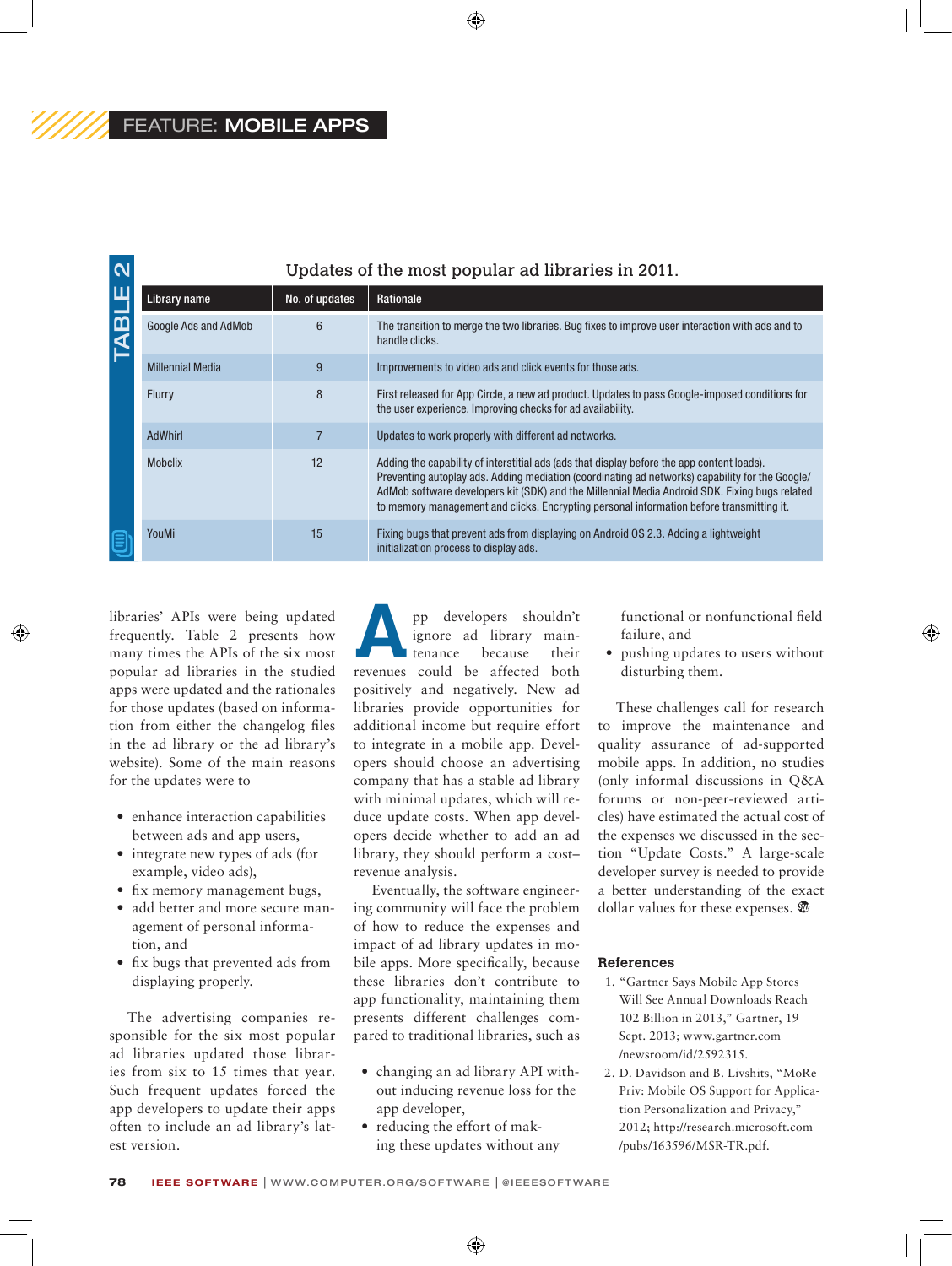# ABOUT THE AUTHORS ABOUT THE AUTHOR



**ISRAEL J. MOJICA RUIZ** is a software engineer at McAfee. His research interests include mobile software and empirical software analysis. Mojica received an MS in computer science from Queen's University. Contact him at israel\_mojica@ mcafee.com.



**THORSTEN BERGER** is a postdoctoral fellow in the University of Waterloo's Generative Software Development Lab. His research interests include model- driven development, variability modeling for software product lines and software ecosystems, variability-aware static analyses of source code, and mining software repositories. Berger received a PhD in computer science from the University of Leipzig. Contact him at tberger@gsd.uwaterloo.ca.



**MEIYAPPAN NAGAPPAN** is an assistant professor in the Rochester Institute of Technology's Department of Software Engineering. He previously was a postdoctoral fellow in the Software Analysis and Intelligence Lab at Queen's University. His research centers on using large-scale software engineering data to address stakeholders' concerns. Nagappan received a PhD in computer science from North Carolina State University. He received a best-paper award at the 2012 and 2015 International Working Conference on Mining Software Repositories. Contact him at mei@se.rit.edu; mei- nagappan.com.



**BRAM ADAMS** is an assistant professor at Ecole Polytechnique de Montreal. where he heads the Maintenance, Construction, and Intelligence of Software lab. His research interests include software release engineering, software integration, software build systems, software modularity, and software maintenance. Adams received a PhD in computer science engineering from Ghent University. He was an organizer of the 1st International Workshop on Release Engineering. He's a member of IEEE. Contact him at bram.adams@polymtl.ca.



**STEFFEN DIENST** is a PhD student in the University of Leipzig's Business Information Systems department. His research interests include machine-learning techniques to help monitor the operation of renewable power plants, reverse engineering, and functional programming. Dienst received an MSc in computer science from the University of Leipzig. Contact him at sdienst@ informatik.uni-leipzig.de.



**AHMED E. HASSAN** is the Natural Sciences and Engineering Research Council of Canada / BlackBerry Software Engineering Chair at the School of Computing at Queen's University. His research interests include mining software repositories, empirical software engineering, load testing, and log mining. Hassan received a PhD in computer science from the University of Waterloo. He spearheaded the creation of the International Working Conference on Mining Software Repositories and its research community. Hassan also serves on the editorial boards of *IEEE Transactions on Software Engineering*, *Empirical Software Engineering*, and *Computing*. Contact him at ahmed@cs.queensu.ca.